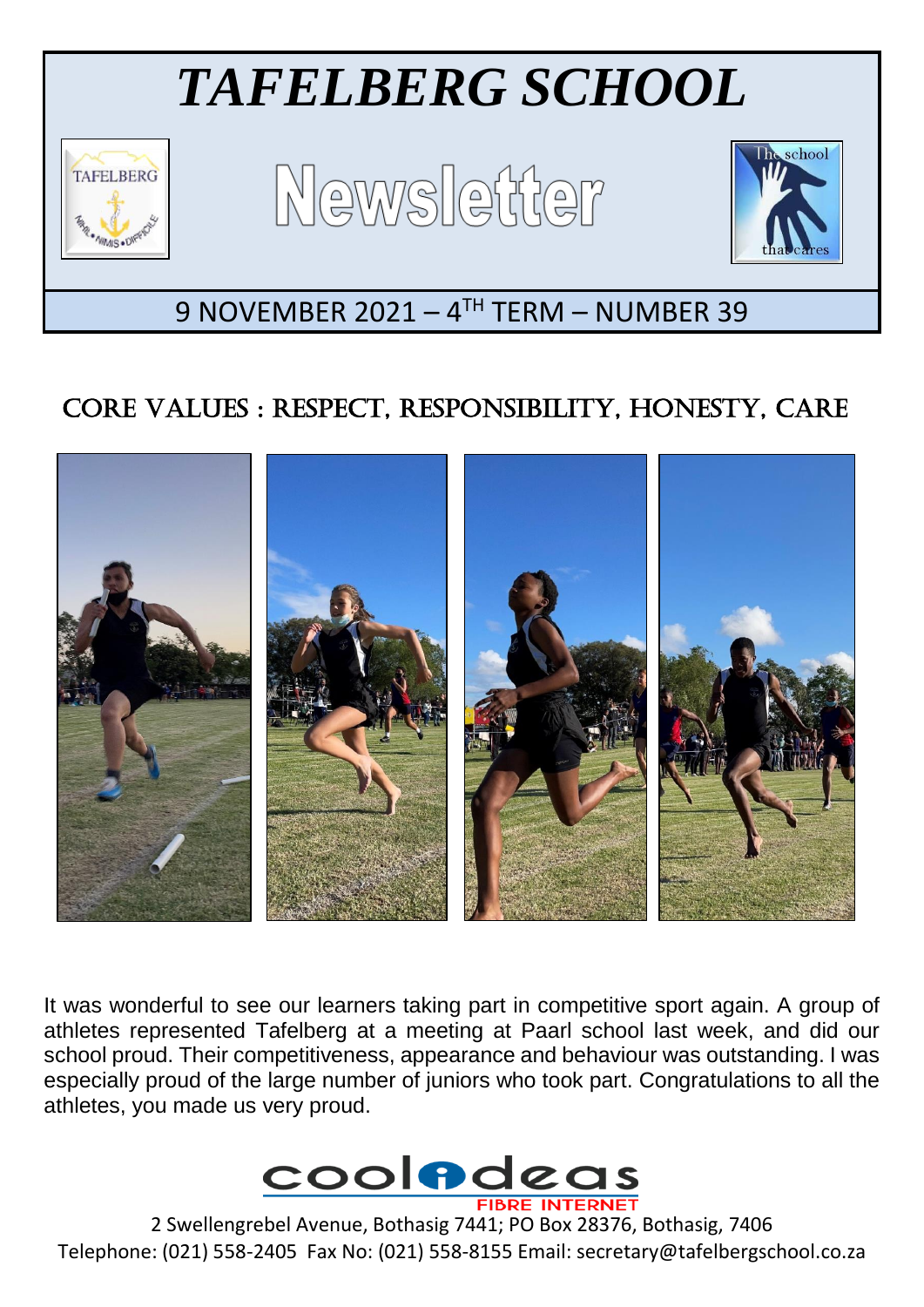## Dear parent / guardian

The final SBAs for 2021 are upon us. We remind parents that the Exam Booklet (which includes the assessment timetable, venues, exam rules etc.) and the "What to Study" booklet were handed out to all learners a while ago. We hope that our learners are using this information while preparing properly for these important assessments. We (as you the parents) have high expectations for all of our learners. Please read through the exam rules (in the booklet) with your child to ensure that he/she understands them … any infringement of the rules will result in an irregularity, which will result in a School Assessment Irregularity Committee meeting with parents, and the sanction could result in the learner being given a "zero" for the said test/exam. Furthermore, there has been a noticeable number of absentees in the senior school - please ensure your child is at school every day (unless they are sick), since teachers are completing the curriculum and doing important revision in preparation for the year-end assessments.

## **NB INFORMATION**



## **1. NB Dates 2021**

- 15 Nov High school assessments begin (Gr7-11) early closing starts
- 17 Nov **Parent AGM** (2022 Budget + school fees) in school hall @ 6pm
- 18 Nov Grades 4-6 assessments start
- 22 Nov Grades 1-3 assessments start
- 03 Dec School assessment program ends
- 08 Dec Orientation Day new parents/learners
- 09 Dec Prize-Giving senior school
- 14 Dec Prize-Giving FP and IP
- 15 Dec Final school day for 2021 (school closes at 10:30am)

## **2. School fees 2021**

Tafelberg is a Section 21 fee-paying school, and the SA Schools Act thus places a duty on the SGB to collect such school fees from all parents as agreed upon at the parent AGM. The Budget and school fees for 2021 were voted on at the parent AGM on 18 November 2020. The Budget and school fee increase was tabled and accepted by unanimous parent vote at the AGM, as were certain school policies.

| <b>TIER</b>         | <b>FEE PER MONTH</b><br>(11 months) | <b>FEE: ANNUAL AMOUNT</b> |
|---------------------|-------------------------------------|---------------------------|
| Grade 1             | R <sub>2</sub> 100-00               | R <sub>23</sub> 100-00    |
| 2. Grades $2 - 4$   | R <sub>2</sub> 060-00               | R22 660-00                |
| 3. Grades $5-9$     | R1 900-00                           | R <sub>20</sub> 900-00    |
| 4. Grades $10 - 12$ | R <sub>2</sub> 060-00               | R <sub>22</sub> 660-00    |

- First Debit Order run :  $1<sup>st</sup>$  working day of each month
- Fees are paid over 11 months, starting January 2021 (for 2021 fees only)
- Exemptions and non-payment of fees are dealt with as per legislation and school policy
- All enquiries regarding payment of school fees and exemptions must be directed only to Mrs M Vicentini @ 021 558 2405 or [bursar@tafelbergschool.co.za](mailto:bursar@tafelbergschool.co.za)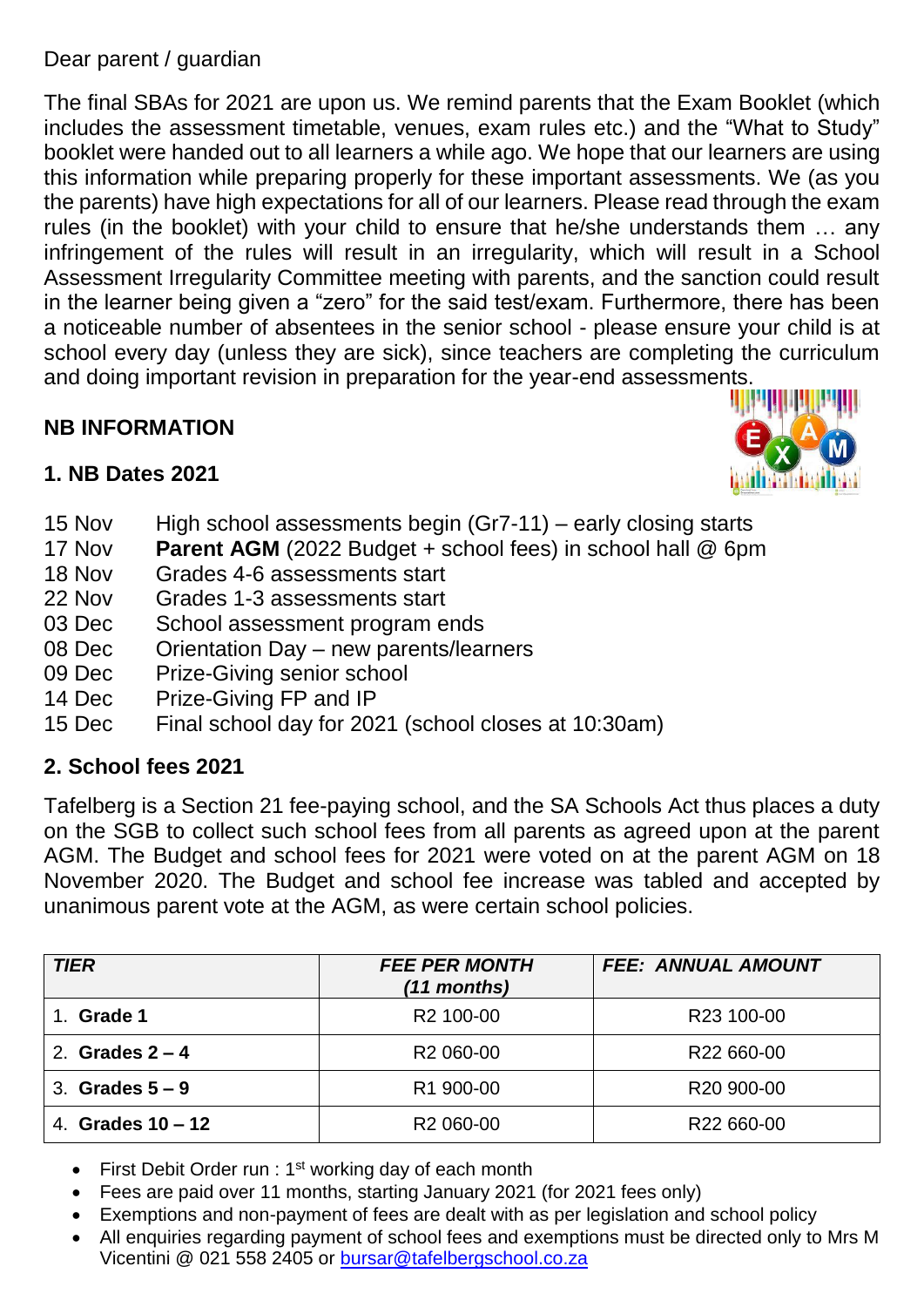## **GENERAL NEWS**

## **1. Early closing**

Note that school will end at 1pm every day during the assessment period, which starts on 15 November. Please make the necessary transport arrangements with lift clubs etc. Please do not leave your child waiting outside the school for hours – it can be unsafe.

*NB Please note*: the proper summer school uniform MUST be worn during the assessment period – no tracksuits etc. (except Grades 1-2).

#### **2. Medication**

Please note that the services of Dr Jediekin, as contracted by the school, is only intended for Tafelberg learners. The doctor cannot be asked to write scripts for other family members e.g. parents, siblings etc.

Secondly, all assessments for medication must be done by your private paediatrician Furthermore, please take note of the following stipulations in our Medication policy:

- Inform the school of any medication changes in writing
- All medication containers/boxes must have the pharmacy label stating the name of the learner, the dosage that must be taken, times as well as the number of tablets included.

#### **3. Prize-giving ceremonies**

We are planning Prize-giving ceremonies for the end of year, however, the format will be different because of covid safety protocols the school is forced to implement. FP + IP learners will go home directly after the Prize-giving ceremonies, once they have received their Report. Only one parent per family will be allowed at the Junior School Prizegivings. Please note the following with regard to the Prize-givings:

- FP (Grades 1-3)
	- Date 14 Dec
	- Time 8am 10am
- $\bullet$  IP (Grades 4-6)
	- Date 14 Dec
	- Time 11am 1pm
- Senior school (Grades 7-11)
	- Date 9 Dec
	- Time 9am
	- No guests. Photos will be placed on the website.

## **4. School Magazine**

- Please inform the school (secretary: Mrs J Cloete) should you NOT want your child's photograph to appear in the annual school magazine, asap.
- The magazine has always been of a high quality and is a wonderful record of the school year. All parents (except new parents) are asked to donate R50 towards the magazine. Please place the donation in an envelope clearly marked with your child's name, grade and the words "school magazine". Thank you for your support, it is appreciated.

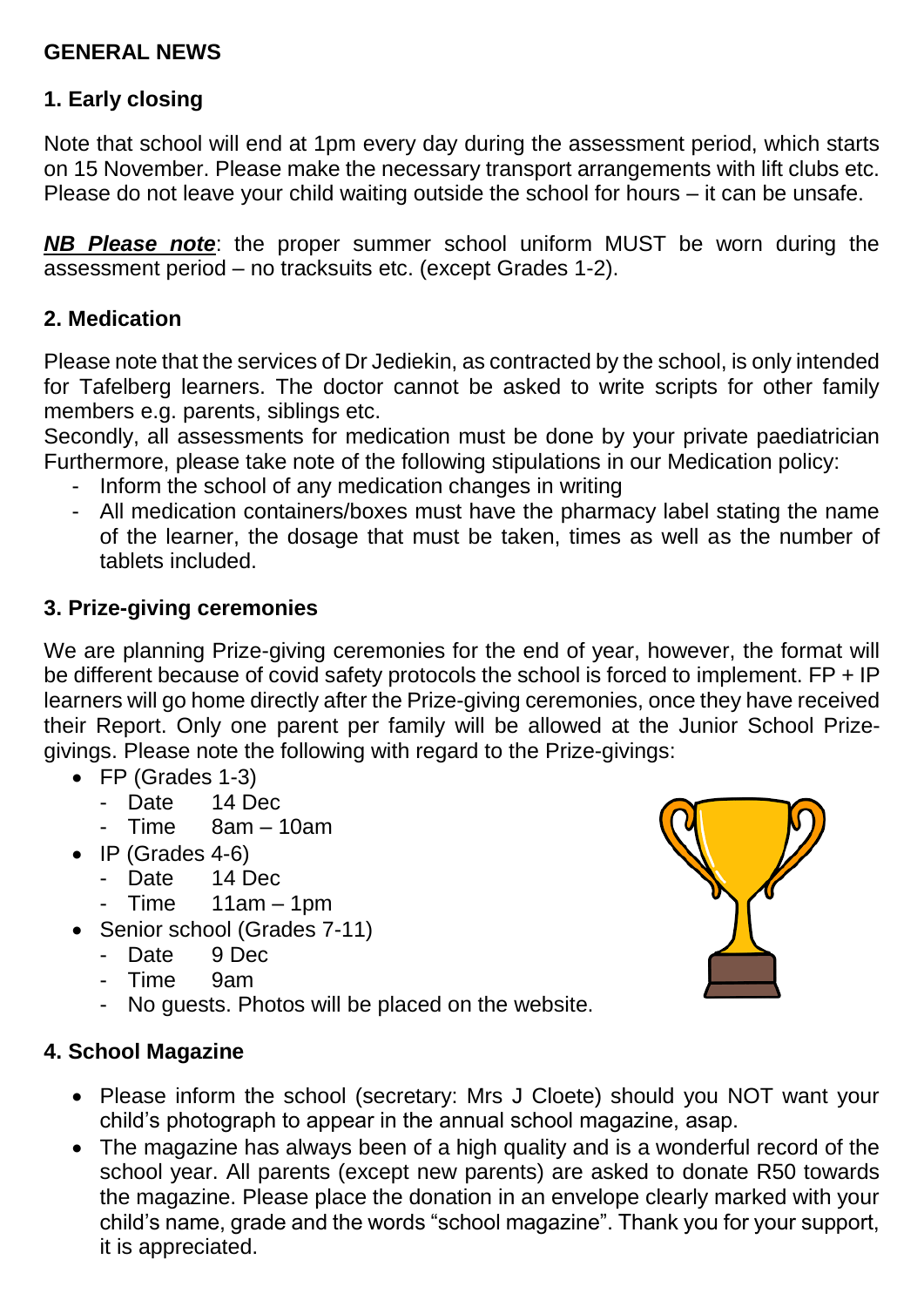# **5. PTA**

Join your PTA and be part of the wonderful group of moms and dads who ensure that our school continues to be a place of quality education.

Keep swiping your MySchool and Makro cards at all participating stores – it costs nothing but brings in valuable funds. Please ensure you make Tafelberg your school beneficiary.

## **6. Learners leaving Tafelberg**

Please inform the school secretary (Mrs J Cloete) asap should you be removing your child from Tafelberg school at the end of this year. There are learners waiting for a place, and thus we would like to inform the new parents of the placement so that they can purchase uniforms etc.

## **7. Vaccinations**

Authorities have thus announced that learners 12 years and older will be eligible to get the Covid-19 vaccination: Register via <https://vaccine.enroll.health.gov.za/#/> *NB – Please do NOT make appointments during exam/test periods*

Although the SGB supports the vaccination drive, we believe that parents be informed should authorities want to carry out vaccinations at schools. Parents should be able to discuss this sensitive issue with their children, in order that all make an informed decision.

#### **8. Covid-19 safety measures**

- Should your child test positive for Covid, or come into close contact with a covid pos+ person they are to self-isolate at home for the required period, before returning to school – please inform the school and forward a copy of the test result. Parents are reminded to inform the school if they themselves test positive, and to take the necessary precautions.
- Please remember to screen your child before they come to school. Should they show symptoms of Covid (temperature of  $38^{\circ}$ C and above, coughing, headaches, sore throat etc.) and or have come into close contact with a Covid positive person, they need to stay at home for the prescribed period before returning to school.
- As per our Covid policy, parents will be required to fetch their child immediately should the learner disregard our safety protocols – we need to be responsible and prevent the spread of Covid.
- **Parents must ensure that their child does not arrive late (i.e. after 8am) as this will compromise our safety protocols and measures.** Please, we need your co-operation in this regard. *Latecomers will have to wait outside at the learner gate.* Once all is in place, the learner gate will be opened to allow the orderly implementation of the screening of late comers.
- No parents nor visitors will be allowed entry to the school before 9am.
- All learners, parents, visitors etc. MUST wear a mask properly (covering both nose and mouth), in order to be allowed entry to the school grounds.
- A reminder that learners must wear a mask and not a "buff".